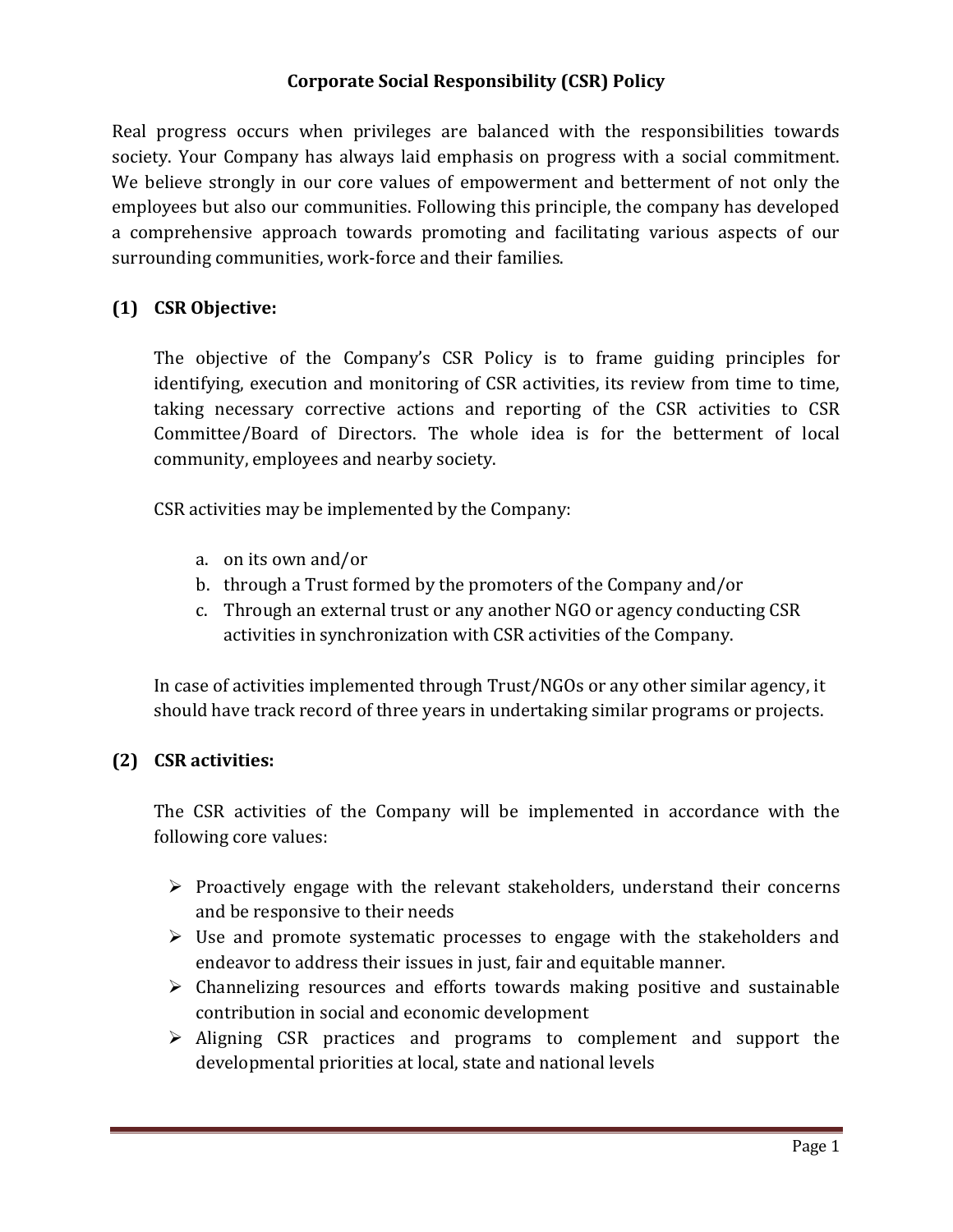The activities to be undertaken by the Company as CSR activities shall be the projects/programs relating to the activities/subjects specified and enumerated in Schedule VII of the Companies Act, 2013 or any amendment thereto or modification thereof. However, at present, it proposes to undertake the relevant activities on priority basis in following areas.

- A. Eradicating hunger, poverty and malnutrition, promoting medical facilitates and preventive healthcare and sanitation and making available safe drinking water;
- B. Promotion of education, including special education and employment enhancing vocational skills especially among children, women elderly, and the differently abled and livelihood enhancement projects;
- C. Promoting gender equality, empowering women, setting up homes and hostels for women and orphans; setting up old age homes, day care centers and such other facilities for senior citizens and measures for reducing inequalities faced by socially and economically backward groups;
- D. Ensuring environmental sustainability, ecological balance, protection of flora and fauna, animal welfare, agro forestry, conservation of natural resources and maintain quality of soil, air and water;
- E. Protection of national heritage, art and culture including restoration of buildings and sites of historical importance and works of art; setting up public libraries; promotion and development of traditional arts and handicrafts;
- F. Training to promote sports [rural, nationally recognized sports, Paralympic and Olympic sports;
- G. Contribution to the Prime Minister's National Relief fund or any other fund set up by the Central Government or by the State Government for socio economic development and relief and welfare of the Schedule castes and Schedule tribes, other backward classes, minorities and women;
- H. Contribution or funds provided to technology incubators located within academic institutions which are approved by the Central Government;
- I. Rural development projects.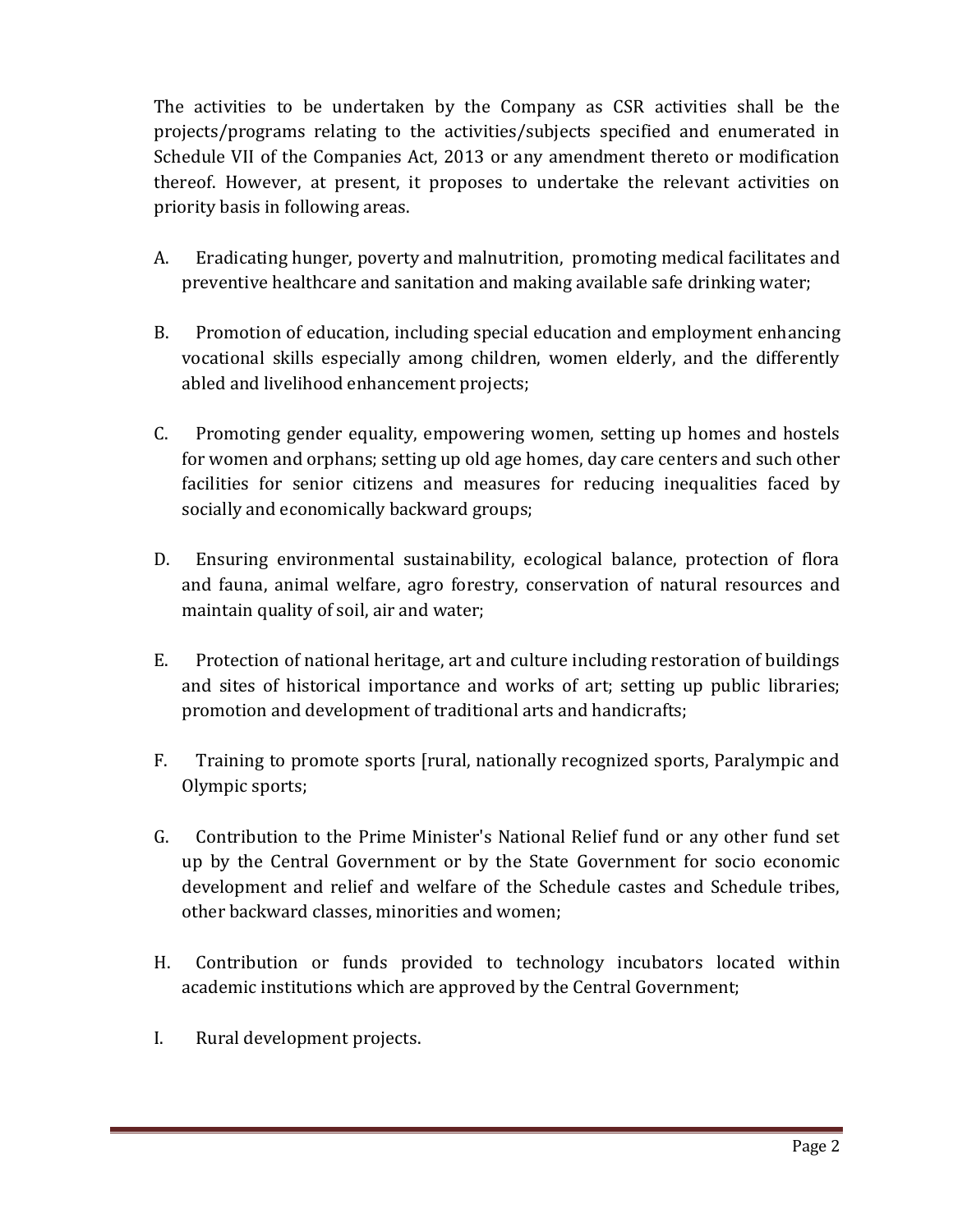J. Any other activity which the Committee may deem appropriate as per Section 135 and rules made thereunder and from any other modification from time to time.

### **(3) CSR Committee and its Responsibility:**

The primary responsibility for carrying out the CSR activities will be on CSR Committee/Board of Directors of the company. The Corporate Social Responsibility Committee of the Board is consisting of three directors as follows:

- a) Mrs. Anjana Bhagwati, Chairperson & Member
- b) Mr. Prakash Bhagwati, Member
- c) Mr. Amol Bhagwati, Member

The CSR committee will look after all the projects in close proximity and active support from all the functional units of INSPIRON ENGINEERING PRIVATE LIMITED. The committee will be responsible for:

- Formulating transparent procedures for selection of projects.
- Monitoring and timely implementation of the projects.
- Recommendation of budget before the board for various CSR projects.
- Maintaining the report of all the projects.

#### **(4) Allocation of funds (Modalities of utilization of funds):**

- 1. The Company, in every Financial Year, shall endeavor to spend such feasible amount as CSR Expenditure, which shall not be restricted by the statutory limit of a specified percentage of its average net profits of the three immediately preceding Financial Years.
- 2. Total expenditure in the CSR Annual Plan shall be approved by the Board upon recommendation by the CSR Committee.
- 3. In case the Company fails to spend the statutory minimum limit of 2% of the Company's average net profits of the immediately preceding three years, in any given financial year, the Board shall specify the reason for the same in its report in terms of clause (o) of sub-section (3) of section 134 of the Act.